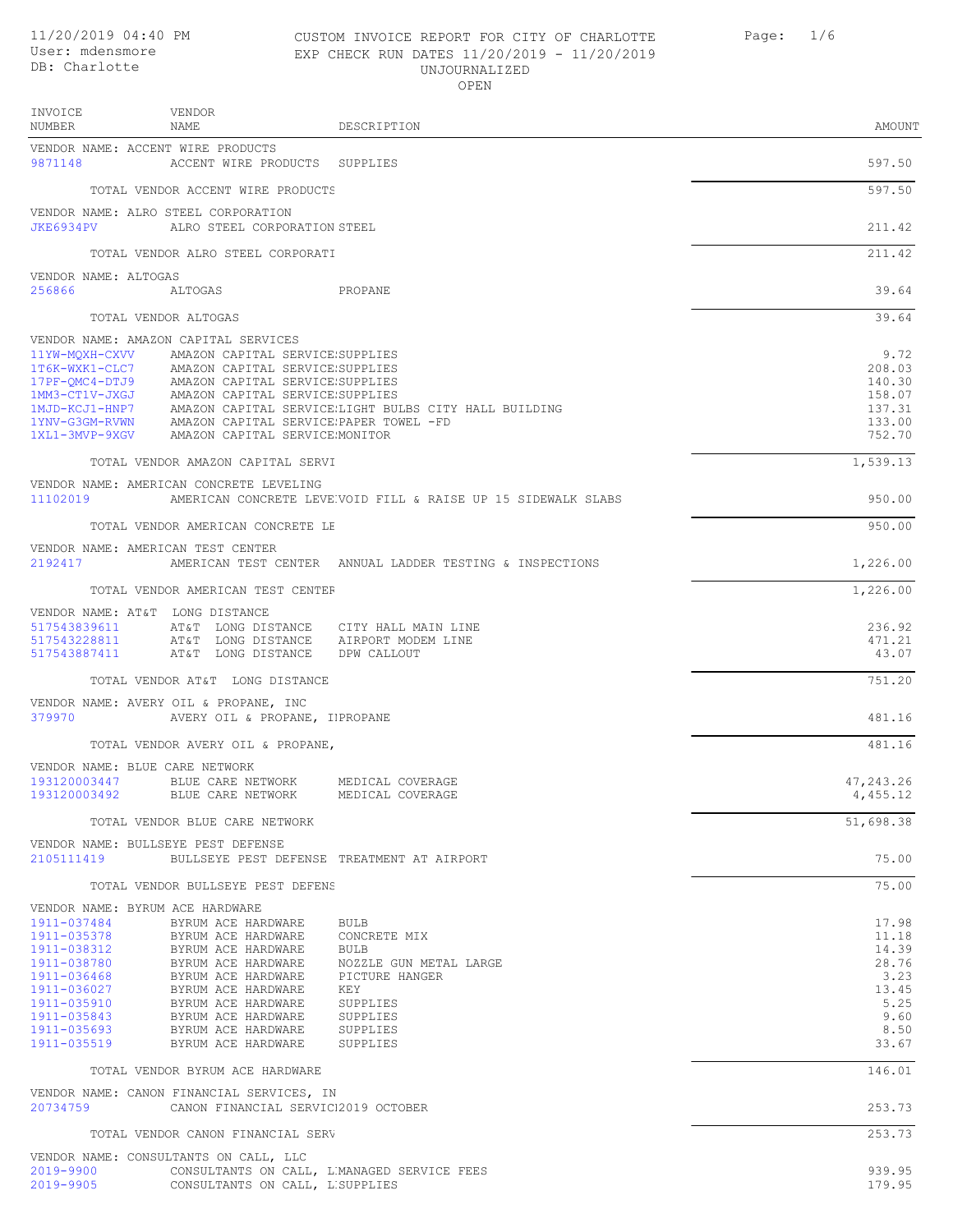# 11/20/2019 04:40 PM CUSTOM INVOICE REPORT FOR CITY OF CHARLOTTE Page: 2/6 EXP CHECK RUN DATES 11/20/2019 - 11/20/2019 UNJOURNALIZED OPEN

| INVOICE<br>NUMBER            | <b>VENDOR</b><br>NAME                 | DESCRIPTION                                                   | AMOUNT               |
|------------------------------|---------------------------------------|---------------------------------------------------------------|----------------------|
| 2019-9906                    | VENDOR NAME: CONSULTANTS ON CALL, LLC | CONSULTANTS ON CALL, L'MANAGED SERVICE FEES                   | 187.50               |
|                              | TOTAL VENDOR CONSULTANTS ON CALL,     |                                                               | 1,307.40             |
|                              | VENDOR NAME: CONSUMERS ENERGY         |                                                               |                      |
| 206968070219                 | CONSUMERS ENERGY                      | 1104 MIKESELL ST                                              | 216.26               |
| 201006299195                 | CONSUMERS ENERGY                      | $112$ $1/2$ S COCHRAN                                         | (2.44)               |
| 201095015091<br>201095031602 | CONSUMERS ENERGY<br>CONSUMERS ENERGY  | 203 HALL ST<br>301 TIRRELL RD                                 | 19.21<br>375.69      |
| 201183978137                 | CONSUMERS ENERGY                      | 1167 E CLINTON TRAIL                                          | 18.27                |
| 201184024792                 | CONSUMERS ENERGY                      | 1310 S COCHRAN AVE                                            | 141.36               |
| 201273007691                 | CONSUMERS ENERGY                      | 700 LANSING RD                                                | 22.95                |
| 201361977559<br>201361977560 | CONSUMERS ENERGY<br>CONSUMERS ENERGY  | 619 W SHEPHERD ST<br>620 W SHEPHERD ST                        | 100.64<br>113.26     |
| 201628913977                 | CONSUMERS ENERGY                      | 1800 PACKARD HWY                                              | 35.36                |
| 201628914909                 | CONSUMERS ENERGY                      | 203 HALL ST                                                   | 57.24                |
| 201717912222                 | CONSUMERS ENERGY                      | 1325 ISLAND HWY                                               | 380.36               |
| 201717912223                 | CONSUMERS ENERGY                      | 1329 1/2 ISLAND HWY                                           | 44.68                |
| 201717912580<br>201717914257 | CONSUMERS ENERGY<br>CONSUMERS ENERGY  | 1064 NORTHWAY<br>1216 S COCHRAN AVE                           | 51.05<br>21.77       |
| 201717923142                 | CONSUMERS ENERGY                      | 076 - 12 TRAFFIC LIGHTS                                       | 367.28               |
| 201717923143                 | CONSUMERS ENERGY                      | AREA LIGHTING                                                 | 465.86               |
| 201717923144                 | CONSUMERS ENERGY                      | 076 - 2 TRAFFIC LIGHTS                                        | 2.89                 |
| 201717923145<br>201717923146 | CONSUMERS ENERGY<br>CONSUMERS ENERGY  | 065 & 068 -460 STREETLIGHTS<br>TULLY BROWN DR (AREA LIGHTING) | 6,737.46<br>103.07   |
| 201717923195                 | CONSUMERS ENERGY                      | 201 HALL ST (AREA LIGHTING)                                   | 77.32                |
| 601012065019                 | CONSUMERS ENERGY                      | 544 LANSING ST                                                | 663.04               |
| 601012059137                 | CONSUMERS ENERGY                      | 48813 LED LIGHT RD                                            | 351.86               |
| 601012059136                 | CONSUMERS ENERGY                      | 065 & 068 -460 STREETLIGHTS                                   | 6,736.15             |
| 601012043561<br>601012011433 | CONSUMERS ENERGY<br>CONSUMERS ENERGY  | 911 W SHEPHERD ST<br>1216 S COCHRAN AVE                       | 2,035.38             |
| 601012008996                 | CONSUMERS ENERGY                      | 065 & 068 -460 STREETLIGHTS                                   | 1,947.87<br>6,570.05 |
| 601012008995                 | CONSUMERS ENERGY                      | 48813 LED LIGHT RD                                            | 406.52               |
| 601012008994                 | CONSUMERS ENERGY                      | 48813 LED LIGHT RD                                            | 114.12               |
| 207145567669                 | CONSUMERS ENERGY                      | 811 CHADS WAY                                                 | 15.36                |
| 207145566960<br>207145566913 | CONSUMERS ENERGY<br>CONSUMERS ENERGY  | 111 E LAWRENCE AVE<br>1216 S COCHRAN AVE                      | 2,876.25<br>1,995.05 |
| 207145566882                 | CONSUMERS ENERGY                      | 1305 S COCHRAN AVE                                            | 121.66               |
| 207145566878                 | CONSUMERS ENERGY                      | 1075 INDEPENDENCE BLVD                                        | 242.94               |
| 207145566873                 | CONSUMERS ENERGY                      | 700 E. SHEPHERD ST.                                           | 122.57               |
| 207145566872                 | CONSUMERS ENERGY                      | 544 LANSING ST                                                | 16.79                |
| 207145527081<br>207145526994 | CONSUMERS ENERGY<br>CONSUMERS ENERGY  | 111 E LAWRENCE AVE<br>1305 S COCHRAN AVE                      | 3,588.76<br>102.61   |
| 207145526990                 | CONSUMERS ENERGY                      | 1075 INDEPENDENCE BLVD                                        | 248.67               |
| 207145526985                 | CONSUMERS ENERGY                      | 700 E. SHEPHERD ST.                                           | 120.91               |
| 207145526984                 | CONSUMERS ENERGY                      | 544 LANSING ST                                                | 638.23               |
| 207145526983                 | CONSUMERS ENERGY                      | 544 LANSING ST<br>1005 PAINE DR                               | 26.60<br>162.19      |
| 207056931140<br>207056894573 | CONSUMERS ENERGY<br>CONSUMERS ENERGY  | 201 HALL ST (AREA LIGHTING)                                   | 78.61                |
| 206968079634                 | CONSUMERS ENERGY                      | 48813 LED LIGHT RD                                            | 351.86               |
| 206968070256                 | CONSUMERS ENERGY                      | 1227 S COCHRAN AVE                                            | 5,027.90             |
| 206968069160                 | CONSUMERS ENERGY                      | 112 1/2 S COCHRAN                                             | 22.95                |
| 206968033714<br>206968028205 | CONSUMERS ENERGY<br>CONSUMERS ENERGY  | 245 S COCHRAN AVE<br>811 CHADS WAY                            | 16.87<br>15.65       |
| 206701217996                 | CONSUMERS ENERGY                      | 1325 ISLAND HWY #C                                            | 115.01               |
| 206434235501                 | CONSUMERS ENERGY                      | 111 E LAWRENCE AVE                                            | 108.08               |
| 206256389906                 | CONSUMERS ENERGY                      | 1005 PAINE DR                                                 | 91.69                |
| 206078502478<br>206078502366 | CONSUMERS ENERGY<br>CONSUMERS ENERGY  | 1325 ISLAND HWY                                               | 43.46                |
| 205989455880                 | CONSUMERS ENERGY                      | 811 CHADS WAY<br>1152 S COCHRAN AVE CAMP FRANCIS              | 119.11<br>62.76      |
| 205900553483                 | CONSUMERS ENERGY                      | 1005 PAINE DR                                                 | 9,556.52             |
| 205900553472                 | CONSUMERS ENERGY                      | 245 S COCHRAN AVE                                             | 16.63                |
| 205900505790                 | CONSUMERS ENERGY                      | TULLY BROWN DR (AREA LIGHTING)                                | 104.81               |
| 205900505789                 | CONSUMERS ENERGY                      | 065 & 068 -460 STREETLIGHTS                                   | 6,963.36             |
| 205811467569<br>205811467568 | CONSUMERS ENERGY<br>CONSUMERS ENERGY  | 1216 S COCHRAN AVE<br>1216 1/2 S COCHRAN AVE                  | 44.66<br>14.55       |
| 205811467567                 | CONSUMERS ENERGY                      | 1213 S COCHRAN AVE                                            | 31.25                |
| 205722498871                 | CONSUMERS ENERGY                      | 1325 ISLAND HWY                                               | 16.51                |
| 205544555645                 | CONSUMERS ENERGY                      | 201 HALL ST                                                   | 51.01                |
| 205544513669                 | CONSUMERS ENERGY                      | 1064 NORTHWAY                                                 | 18.13                |
| 205277528965<br>205188614951 | CONSUMERS ENERGY<br>CONSUMERS ENERGY  | 1225 S COCHRAN AVE<br>111 E LAWRENCE AVE                      | 92.55<br>386.38      |
| 205099593117                 | CONSUMERS ENERGY                      | 1167 E CLINTON TRAIL                                          | 45.86                |
| 204921638810                 | CONSUMERS ENERGY                      | 301 TIREELL RD #NEW                                           | 133.89               |
| 204921638809                 | CONSUMERS ENERGY                      | 301 TIRRELL RD R2                                             | 274.89               |
| 204921638808<br>204921638806 | CONSUMERS ENERGY                      | 301 TIRRELL RD<br>1152 S COCHRAN AVE CAMP FRANCIS             | 700.56<br>71.53      |
| 204743605117                 | CONSUMERS ENERGY<br>CONSUMERS ENERGY  | 1227 S COCHRAN AVE                                            | 4,637.76             |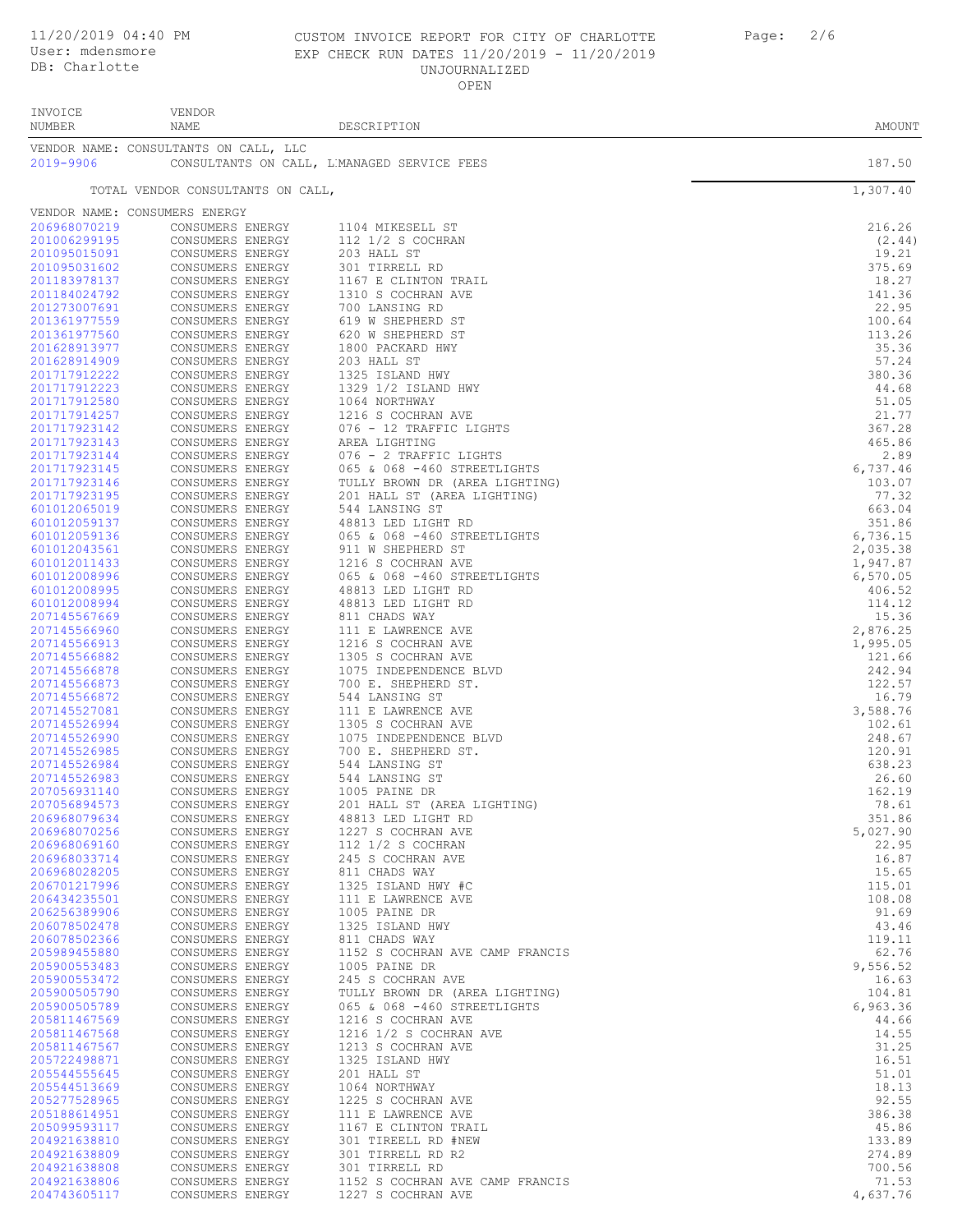VENDOR INVOICE

# 11/20/2019 04:40 PM CUSTOM INVOICE REPORT FOR CITY OF CHARLOTTE Page: 3/6 User: mdensmore EXP CHECK RUN DATES 11/20/2019 - 11/20/2019 UNJOURNALIZED OPEN

| 3/6<br>Page: |  |
|--------------|--|
|--------------|--|

| NUMBER                       | NAME                                      | DESCRIPTION                                                           | AMOUNT         |
|------------------------------|-------------------------------------------|-----------------------------------------------------------------------|----------------|
|                              | VENDOR NAME: CONSUMERS ENERGY             |                                                                       |                |
| 204743605077                 | CONSUMERS ENERGY                          | 1104 MIKESELL ST                                                      | 214.41         |
| 204654655060                 | CONSUMERS ENERGY                          | 620 W SHEPHERD ST                                                     | 16.00          |
| 204654611914                 | CONSUMERS ENERGY                          | 1310 S COCHRAN AVE                                                    | 105.87         |
| 204209650475                 | CONSUMERS ENERGY                          | 811 CHADS WAY                                                         | 62.50          |
| 204120662588<br>204031664834 | CONSUMERS ENERGY<br>CONSUMERS ENERGY      | 1216 S COCHRAN AVE<br>1325 ISLAND HWY #C                              | 25.39<br>48.57 |
| 203853686009                 | CONSUMERS ENERGY                          | 1329 1/2 ISLAND HWY                                                   | 15.82          |
| 203853686008                 | CONSUMERS ENERGY                          | 1325 ISLAND HWY                                                       | 383.08         |
| 203408737192                 | CONSUMERS ENERGY                          | 301 TIREELL RD #NEW                                                   | 96.05          |
| 203408737191                 | CONSUMERS ENERGY                          | 301 TIRRELL RD R2                                                     | 178.27         |
| 203319747754                 | CONSUMERS ENERGY                          | 911 W SHEPHERD ST                                                     | 1,839.74       |
| 203230797100                 | CONSUMERS ENERGY                          | 508 N. SHELDON ST.                                                    | 54.62          |
| 203141777810                 | CONSUMERS ENERGY                          | 1216 S COCHRAN AVE                                                    | 83.64          |
| 203141777809                 | CONSUMERS ENERGY                          | 1216 1/2 S COCHRAN AVE                                                | 14.09          |
| 203141777808<br>203052741547 | CONSUMERS ENERGY<br>CONSUMERS ENERGY      | 1213 S COCHRAN AVE<br>620 W SHEPHERD ST                               | 61.68<br>14.55 |
| 202963780505                 | CONSUMERS ENERGY                          | 1005 PAINE DR. FRNT GEN CHARLOTTE                                     | 217.58         |
| 202963779884                 | CONSUMERS ENERGY                          | 526 W STODDARD ST                                                     | 28.18          |
| 202874748185                 | CONSUMERS ENERGY                          | 103 VAN LIEU ST                                                       | 7.97           |
| 202785798243                 | CONSUMERS ENERGY                          | 1225 S COCHRAN AVE                                                    | 117.91         |
| 202785755148                 | CONSUMERS ENERGY                          | 1005 PAINE DR. FRNT GEN CHARLOTTE                                     | 197.94         |
| 202696772209                 | CONSUMERS ENERGY                          | 201 HALL ST                                                           | 45.83          |
| 202340814566                 | CONSUMERS ENERGY                          | 526 W STODDARD ST                                                     | 0.26           |
| 201984897361                 | CONSUMERS ENERGY                          | 103 VAN LIEU ST                                                       | 35.23          |
| 201984852677<br>201895848318 | CONSUMERS ENERGY<br>CONSUMERS ENERGY      | 1800 PACKARD HWY<br>620 W SHEPHERD ST                                 | 7.97<br>90.24  |
| 201895848317                 | CONSUMERS ENERGY                          | 619 W SHEPHERD ST                                                     | 79.02          |
|                              |                                           |                                                                       |                |
|                              | TOTAL VENDOR CONSUMERS ENERGY             |                                                                       | 71,710.33      |
| VENDOR NAME: COTTER TODD     |                                           |                                                                       |                |
| NOVEMBER 2019                | TODD COTTER                               | AIRPORT MANAGEMENT SERVICES                                           | 833.33         |
|                              |                                           |                                                                       |                |
|                              | TOTAL VENDOR COTTER TODD                  |                                                                       | 833.33         |
|                              | VENDOR NAME: CRAIG ELECTRIC & TEL COM INC |                                                                       |                |
| 5439                         |                                           | CRAIG ELECTRIC & TEL C(REPLACE OBSTRUCTION LAMP ON BEACON TOWER       | 360.00         |
|                              |                                           |                                                                       |                |
|                              | TOTAL VENDOR CRAIG ELECTRIC & TEL         |                                                                       | 360.00         |
|                              |                                           |                                                                       |                |
|                              | VENDOR NAME: CRB CRANE SERVICES           |                                                                       |                |
| 0053825-IN                   | CRB CRANE SERVICES                        | ANNUAL OSHA COMPLIANCE CRANE AND HOIST I                              | 563.50         |
|                              | TOTAL VENDOR CRB CRANE SERVICES           |                                                                       | 563.50         |
|                              |                                           |                                                                       |                |
|                              | VENDOR NAME: D & G EQUIPMENT              |                                                                       |                |
| 896128                       | D & G EOUIPMENT                           | CHAINS                                                                | 93.18          |
|                              |                                           |                                                                       |                |
|                              | TOTAL VENDOR D & G EQUIPMENT              |                                                                       | 93.18          |
|                              | VENDOR NAME: D & K TRUCK COMPANY          |                                                                       |                |
| 883819                       | D & K TRUCK COMPANY SWITCH                |                                                                       | 42.94          |
|                              |                                           |                                                                       |                |
|                              | TOTAL VENDOR D & K TRUCK COMPANY          |                                                                       | 42.94          |
|                              | VENDOR NAME: DELAU FIRE & SAFETY INC      |                                                                       |                |
| 348526                       |                                           | DELAU FIRE & SAFETY IN FIRE EXTINGUISHER RECHARGE'S                   | 251.90         |
|                              |                                           |                                                                       |                |
|                              | TOTAL VENDOR DELAU FIRE & SAFETY          |                                                                       | 251.90         |
|                              |                                           |                                                                       |                |
|                              | VENDOR NAME: DEWITT FENCE CO.             | DEWITT FENCE CO. FURNISH/ INSTALL/ REPAIR 60' CHAIN LINK              | 675.00         |
| 22093                        |                                           |                                                                       |                |
|                              | TOTAL VENDOR DEWITT FENCE CO.             |                                                                       | 675.00         |
|                              |                                           |                                                                       |                |
|                              | VENDOR NAME: DORNBOS SIGN & SAFETY INC.   |                                                                       |                |
| INV46289                     | DORNBOS SIGN & SAFETY SPEED LIMIT SIGN    |                                                                       | 71.80          |
|                              | TOTAL VENDOR DORNBOS SIGN & SAFET         |                                                                       | 71.80          |
|                              |                                           |                                                                       |                |
|                              | VENDOR NAME: DR LAB SERVICES LLC          |                                                                       |                |
| 761                          | DR LAB SERVICES LLC SUPPLIES              |                                                                       | 1,981.52       |
|                              |                                           |                                                                       |                |
|                              | TOTAL VENDOR DR LAB SERVICES LLC          |                                                                       | 1,981.52       |
|                              | VENDOR NAME: EATON COUNTY-TREASURER       |                                                                       |                |
|                              |                                           | SEPT 2019 TPT EATON COUNTY-TREASURER TRAILER PARK TAXES SEPT-OCT 2019 | 607.50         |
|                              | TOTAL VENDOR EATON COUNTY-TREASUF         |                                                                       | 607.50         |
|                              |                                           |                                                                       |                |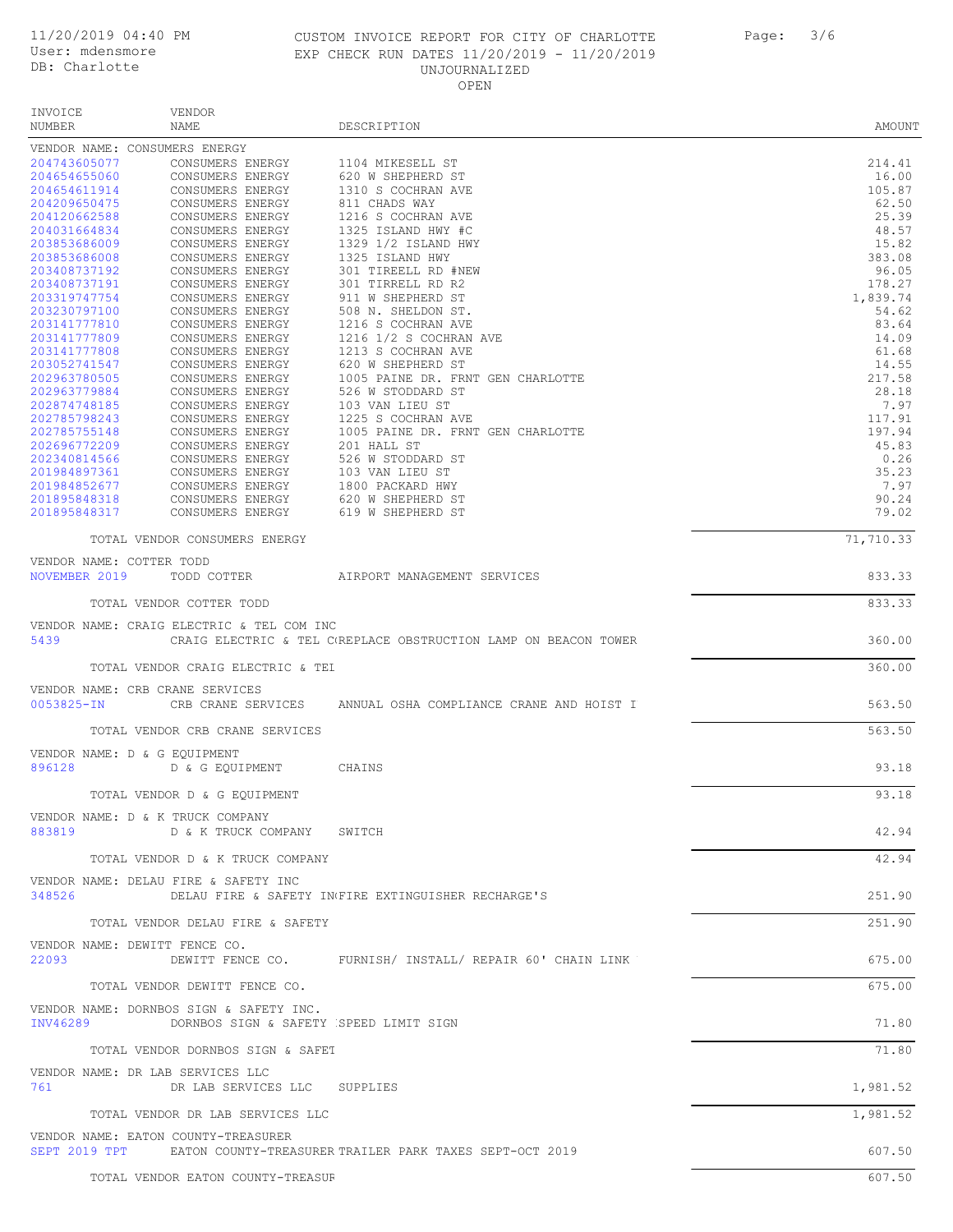# 11/20/2019 04:40 PM CUSTOM INVOICE REPORT FOR CITY OF CHARLOTTE Page: 4/6 User: mdensmore EXP CHECK RUN DATES 11/20/2019 - 11/20/2019 UNJOURNALIZED OPEN

| INVOICE<br>NUMBER<br>NAME                                                                                                                           | VENDOR                                                                                   | DESCRIPTION                                                                   | AMOUNT                   |
|-----------------------------------------------------------------------------------------------------------------------------------------------------|------------------------------------------------------------------------------------------|-------------------------------------------------------------------------------|--------------------------|
| VENDOR NAME: EATON TOWNSHIP TREASURER                                                                                                               |                                                                                          | NOVEMBER 2019 EATON TOWNSHIP TREASURI2019 NOVEMBER REVENUE SHARING            | 2,067.00                 |
|                                                                                                                                                     | TOTAL VENDOR EATON TOWNSHIP TREAS                                                        |                                                                               | 2,067.00                 |
| VENDOR NAME: ELECTION SOURCE<br>19-45320                                                                                                            | ELECTION SOURCE I VOTED STICKERS                                                         |                                                                               | 68.79                    |
|                                                                                                                                                     | TOTAL VENDOR ELECTION SOURCE                                                             |                                                                               | 68.79                    |
| VENDOR NAME: ETNA SUPPLY                                                                                                                            |                                                                                          | S103258540.001 ETNA SUPPLY SENSUS 3096 TOUCHREADER                            | 225.00                   |
| TOTAL VENDOR ETNA SUPPLY                                                                                                                            |                                                                                          |                                                                               | 225.00                   |
| VENDOR NAME: FEDERAL SUPPLY-LANSING<br>2-104331 FEDERAL SUPPLY-LANSING LED WARM WHITE BULBS<br>2-104319 FEDERAL SUPPLY-LANSING LED WARM WHITE BULBS |                                                                                          |                                                                               | 99.00<br>198.00          |
|                                                                                                                                                     | TOTAL VENDOR FEDERAL SUPPLY-LANSI                                                        |                                                                               | 297.00                   |
| VENDOR NAME: FIRST DUE FIRE SUPPLY<br>$19 - 329$                                                                                                    |                                                                                          | FIRST DUE FIRE SUPPLY FIRE GEAR - PAINTS & COAT                               | 2,240.07                 |
|                                                                                                                                                     | TOTAL VENDOR FIRST DUE FIRE SUPPI                                                        |                                                                               | 2,240.07                 |
| VENDOR NAME: FLEETPRIDE                                                                                                                             |                                                                                          |                                                                               |                          |
| 39872453 FLEETPRIDE ALTERNATOR                                                                                                                      |                                                                                          |                                                                               | 181.45                   |
| TOTAL VENDOR FLEETPRIDE                                                                                                                             |                                                                                          |                                                                               | 181.45                   |
| VENDOR NAME: FULLERTON FIRE SERVICES LLC                                                                                                            |                                                                                          | NOVEMBER 2019 FULLERTON FIRE SERVICE FIRE DEPARTMENT MANAGEMENT SERVICES-MONT | 3,843.34                 |
|                                                                                                                                                     | TOTAL VENDOR FULLERTON FIRE SERVI                                                        |                                                                               | 3,843.34                 |
| VENDOR NAME: GALE BRIGGS, INC.<br>74510                                                                                                             |                                                                                          | GALE BRIGGS, INC. REPAIR FLOOR- OVERHEAD DOORS                                | 361.00                   |
|                                                                                                                                                     | TOTAL VENDOR GALE BRIGGS, INC.                                                           |                                                                               | 361.00                   |
| VENDOR NAME: GRAINGER PRODUCTS                                                                                                                      |                                                                                          | 9345349139 GRAINGER PRODUCTS FLAME RESISTANT RAIN OVERALL                     | 59.86                    |
|                                                                                                                                                     | TOTAL VENDOR GRAINGER PRODUCTS                                                           |                                                                               | 59.86                    |
| VENDOR NAME: HAMMERSMITH EQUIPMENT CO.<br>447590                                                                                                    | HAMMERSMITH EQUIPMENT (FILTER AND BLADE                                                  |                                                                               | 129.00                   |
|                                                                                                                                                     | TOTAL VENDOR HAMMERSMITH EQUIPMEN                                                        |                                                                               | 129.00                   |
| VENDOR NAME: HASSEL FREE FUELS<br>CFSI-2572<br>$CFSI-2652$                                                                                          | HASSEL FREE FUELS<br>HASSEL FREE FUELS                                                   | GAS AND DIESEL<br>GAS AND DIESEL                                              | 1,812.44<br>446.04       |
|                                                                                                                                                     | TOTAL VENDOR HASSEL FREE FUELS                                                           |                                                                               | 2,258.48                 |
| VENDOR NAME: INTERNATIONAL MINUTE PRESS<br>20860                                                                                                    | INTERNATIONAL MINUTE P14 LAMINATION                                                      |                                                                               | 72.00                    |
| 20707                                                                                                                                               |                                                                                          | INTERNATIONAL MINUTE P1, 188 UTILITY BILL AND POSTAGE                         | 881.71                   |
|                                                                                                                                                     | TOTAL VENDOR INTERNATIONAL MINUTE                                                        |                                                                               | 953.71                   |
| VENDOR NAME: INTERSTATE BILLING SERVICE INC<br>F40658<br>PICPAK                                                                                     | INTERSTATE BILLING SER'PEDAL<br>INTERSTATE BILLING SER'VALVE & FILTER                    |                                                                               | 348.04<br>93.01          |
|                                                                                                                                                     | TOTAL VENDOR INTERSTATE BILLING S                                                        |                                                                               | 441.05                   |
| VENDOR NAME: LANSING SECURITY & LOCKSMITH<br>201901106 LANSING SECURITY & LOCI2 LOCKS                                                               |                                                                                          |                                                                               | 1,650.00                 |
|                                                                                                                                                     | TOTAL VENDOR LANSING SECURITY & I                                                        |                                                                               | 1,650.00                 |
| VENDOR NAME: LANSING UNIFORM CO.                                                                                                                    |                                                                                          |                                                                               |                          |
| $83327 - A$<br>83437-A<br>83421-A                                                                                                                   | LANSING UNIFORM CO. UNIFORM<br>LANSING UNIFORM CO.<br>LANSING UNIFORM CO. UNIFORM SHIRTS | UNIFORMS                                                                      | 12.50<br>19.50<br>134.85 |
|                                                                                                                                                     | TOTAL VENDOR LANSING UNIFORM CO.                                                         |                                                                               | 166.85                   |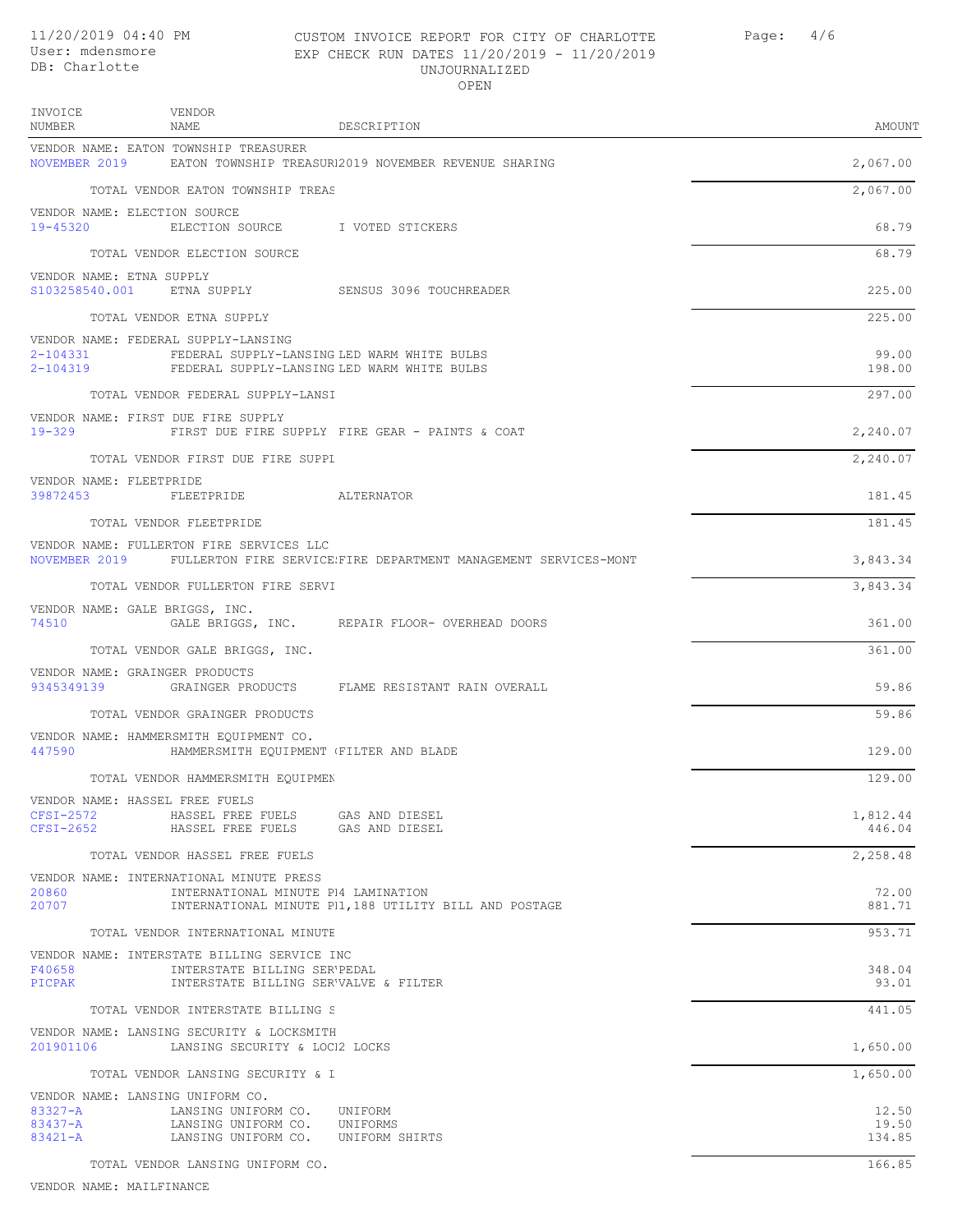INVOICE

VENDOR

# 11/20/2019 04:40 PM CUSTOM INVOICE REPORT FOR CITY OF CHARLOTTE Page: 5/6 User: mdensmore EXP CHECK RUN DATES 11/20/2019 - 11/20/2019 UNJOURNALIZED OPEN

| NUMBER                                  | NAME                                                                                         | DESCRIPTION                                                                                                                     | AMOUNT           |
|-----------------------------------------|----------------------------------------------------------------------------------------------|---------------------------------------------------------------------------------------------------------------------------------|------------------|
| VENDOR NAME: MAILFINANCE<br>N8002328    | MAILFINANCE                                                                                  | LEASE PAYMENT                                                                                                                   | 475.44           |
|                                         | TOTAL VENDOR MAILFINANCE                                                                     |                                                                                                                                 | 475.44           |
| OCTOBER 2019                            | VENDOR NAME: MCGINTY, HITCH, ET AL., P.C.<br>MCGINTY, HITCH, ET AL. ATTORNEY FEES            |                                                                                                                                 | 14,886.04        |
|                                         | TOTAL VENDOR MCGINTY, HITCH, ET A                                                            |                                                                                                                                 | 14,886.04        |
|                                         | VENDOR NAME: MICH ASSOC. CHIEFS OF POLICE                                                    |                                                                                                                                 |                  |
| 200006540<br>200006534                  |                                                                                              | MICH ASSOC. CHIEFS OF ANTCLIFF FULL CONFERENCE REGISTRATION                                                                     | 255.00<br>255.00 |
|                                         |                                                                                              | MICH ASSOC. CHIEFS OF FALK FULL CONFERENCE REGISTRATION<br>200006516 MICH ASSOC. CHIEFS OF BRENTAR FULL CONFERENCE REGISTRATION | 255.00           |
|                                         |                                                                                              |                                                                                                                                 |                  |
|                                         | TOTAL VENDOR MICH ASSOC. CHIEFS C                                                            |                                                                                                                                 | 765.00           |
|                                         | VENDOR NAME: MICHAEL R KLUCK & ASSOC<br>END OCTOBER 2019 MICHAEL R KLUCK & ASSO OCTOBER 2019 |                                                                                                                                 | 297.00           |
|                                         | TOTAL VENDOR MICHAEL R KLUCK & AS                                                            |                                                                                                                                 | 297.00           |
| VENDOR NAME: MICHIGAN COMPANY           |                                                                                              |                                                                                                                                 |                  |
|                                         | 0000298-842141 MICHIGAN COMPANY TOWELS                                                       |                                                                                                                                 | 232.91           |
|                                         | TOTAL VENDOR MICHIGAN COMPANY                                                                |                                                                                                                                 | 232.91           |
|                                         | VENDOR NAME: MICHIGAN ELECTION RESOURCES                                                     |                                                                                                                                 |                  |
| 10640                                   | MICHIGAN ELECTION RESONQVF VOTER I.D. CARD                                                   |                                                                                                                                 | 284.01           |
|                                         | TOTAL VENDOR MICHIGAN ELECTION RE                                                            |                                                                                                                                 | 284.01           |
|                                         | VENDOR NAME: MICHIGAN NETWORK CONSULTANTS                                                    |                                                                                                                                 |                  |
| 2019-9904                               | MICHIGAN NETWORK CONSUIT SERVICES                                                            |                                                                                                                                 | 4,200.00         |
|                                         | TOTAL VENDOR MICHIGAN NETWORK CON                                                            |                                                                                                                                 | 4,200.00         |
|                                         | VENDOR NAME: MICHIGAN STATE OF- AIR                                                          |                                                                                                                                 |                  |
|                                         |                                                                                              | NOVEMBER 2019 STATE OF MICHIGAN REPLACEMENT OF COCHRAN AVE TO CLINTON ST                                                        | 43,696.84        |
|                                         | TOTAL VENDOR MICHIGAN STATE OF- A                                                            |                                                                                                                                 | 43,696.84        |
| VENDOR NAME: MML<br>20121               | MML                                                                                          | CDL CONSORTIUM DRIVERS FEE                                                                                                      | 675.00           |
|                                         | TOTAL VENDOR MML                                                                             |                                                                                                                                 | 675.00           |
|                                         | VENDOR NAME: MORRISON INDUSTRIAL EQUIP                                                       |                                                                                                                                 |                  |
| C03000108-1                             | MORRISON INDUSTRIAL EOWUFFLER                                                                |                                                                                                                                 | 334.49           |
|                                         | TOTAL VENDOR MORRISON INDUSTRIAL                                                             |                                                                                                                                 | 334.49           |
| 852                                     | VENDOR NAME: NATIONAL HOSPITALITY INSTITUTE                                                  | NATIONAL HOSPITALITY IMI LIQUOR LAW SEMINAR                                                                                     | 390.00           |
|                                         | TOTAL VENDOR NATIONAL HOSPITALITY                                                            |                                                                                                                                 | 390.00           |
| VENDOR NAME: NEOPOST USA INC            |                                                                                              |                                                                                                                                 |                  |
| NOVEMBER 2019                           | NEOPOST USA INC POSTAGE                                                                      |                                                                                                                                 | 500.00           |
|                                         | TOTAL VENDOR NEOPOST USA INC                                                                 |                                                                                                                                 | 500.00           |
| VENDOR NAME: REHMANN ROBSON<br>RR552645 | REHMANN ROBSON                                                                               | NOVEMBER 2019 & OUT OF POCKET FOR SEPTEM                                                                                        | 17,564.93        |
|                                         | TOTAL VENDOR REHMANN ROBSON                                                                  |                                                                                                                                 | 17,564.93        |
| VENDOR NAME: ROGERS LLC ERIC            |                                                                                              |                                                                                                                                 |                  |
| 21844                                   | ERIC ROGERS LLC                                                                              | WEEKLY LAWN MOWING                                                                                                              | 1,532.00         |
| 21795                                   |                                                                                              | ERIC ROGERS LLC 1 OF 10 PAYMENTS FOR DOWNTOWN SNOW REMOV.                                                                       | 1,080.00         |
|                                         | TOTAL VENDOR ROGERS LLC ERIC                                                                 |                                                                                                                                 | 2,612.00         |
|                                         | VENDOR NAME: SHERWIN-WILLIAMS #1095                                                          |                                                                                                                                 |                  |
| $5831 - 3$                              | SHERWIN-WILLIAMS #1095 PAINT                                                                 |                                                                                                                                 | 324.51           |
|                                         | TOTAL VENDOR SHERWIN-WILLIAMS #10                                                            |                                                                                                                                 | 324.51           |
| 1876                                    | VENDOR NAME: SOMMER BUILDING CORPORATION                                                     |                                                                                                                                 | 760.00           |
|                                         |                                                                                              | SOMMER BUILDING CORPOR. CHARLOTTE AIRPORT PRLIMINARY DESIGN CAD                                                                 |                  |